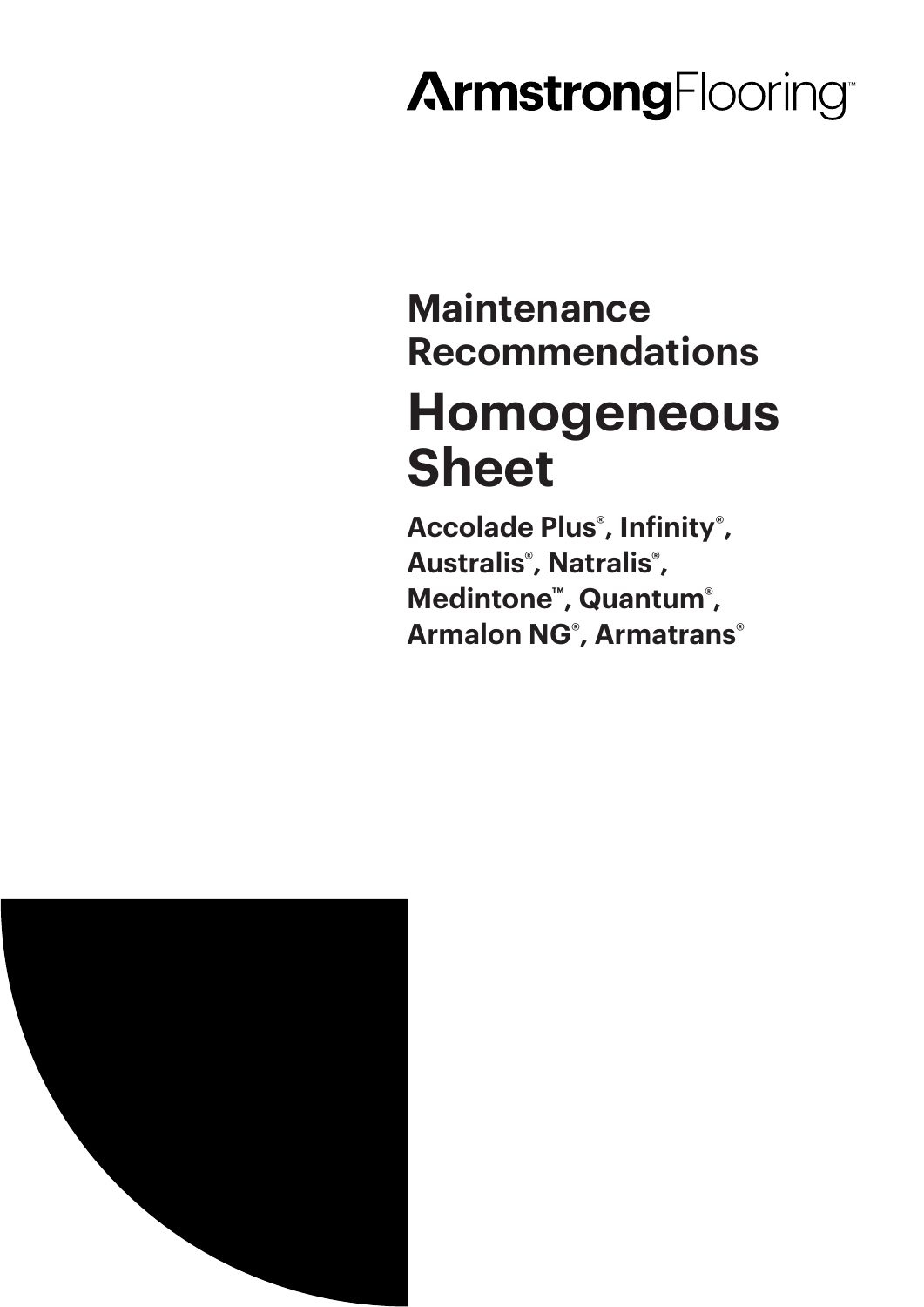### **Maintenance Recommendations for HOMOGENEOUS SHEET**

**Accolade Plus®, Infinity®, Australis®, Natralis®, Medintone™, Quantum®, Armalon NG®, Armatrans®** 

#### **INITIAL CARE**

#### **After installation is completed:**

- 1. Remove all debris (electrostatic duct mop or vacuum).
- 2. Damp mop using Armstrong Flooring Accolade Plus Floor Cleaner\*.

#### **Allow 48 hours before carrying out the following:**

- 1. Mop using electrostatic dust mop or vacuum
- 2. Damp mop or light scrub if necessary. Wet scrub using automatic scrubbing machine or single disc polisher <600RPM and Armstrong Flooring Accolade Plus Floor Cleaner\*.
- 3. Dry burnish^ burnishing should only be carried out on a clean floor using a single disc straight line polisher up to 1700RPM, use white pad only (this process enhances floor protection).
- 4. Spray burnish^ if desired using Armstrong Flooring Accolade Plus Floor Cleaner\*.

Dilute chemicals to appropriate levels for each application as per instructions on container.

#### **ROUTINE CARE**

Daily: Sweep, vacuum, static mop. Regularly damp mop, wet scrub and burnish^ ; use Accolade Plus Floor Cleaner\*. Frequency and type of maintenance required depends on traffic flow, application, environmental conditions and customer requirements. Light and accent colours can require more maintenance, where practical choose darker, more camouflaging colours.

#### **Daily:**

• Sweep, static dust/microfibre mop, vacuum thoroughly to remove all dirt and dust.





#### **Daily / Regular:**

• Damp Mop (Nylon/Rayon/Microfibre) with Accolade Plus Floor Cleaner\*.

#### **Regular:**

• Spot scrub edges & fixtures using soft bristled broom and Accolade Plus Floor Cleaner\*.



#### **Regular: (Large & unobstructed areas)**

• Wet Scrub using automatic scrubbing machine or single disc polisher <600RPM (use medium nylon brush, red or blue pad) and Accolade Plus Floor Cleaner\*.



#### **Regular: (Large & unobstructed areas)^**

• Dry Burnish clean floor using auto scrubber or a single disc straight line polisher up to 1700 RPM (Spray burnish if desired using Accolade Plus Floor Cleaner\* , use white pad only (3M™ TopLine Speed Burnish Pad 3200 or similar).





\* Or pH 7.0 - 8.5 neutral cleaner.